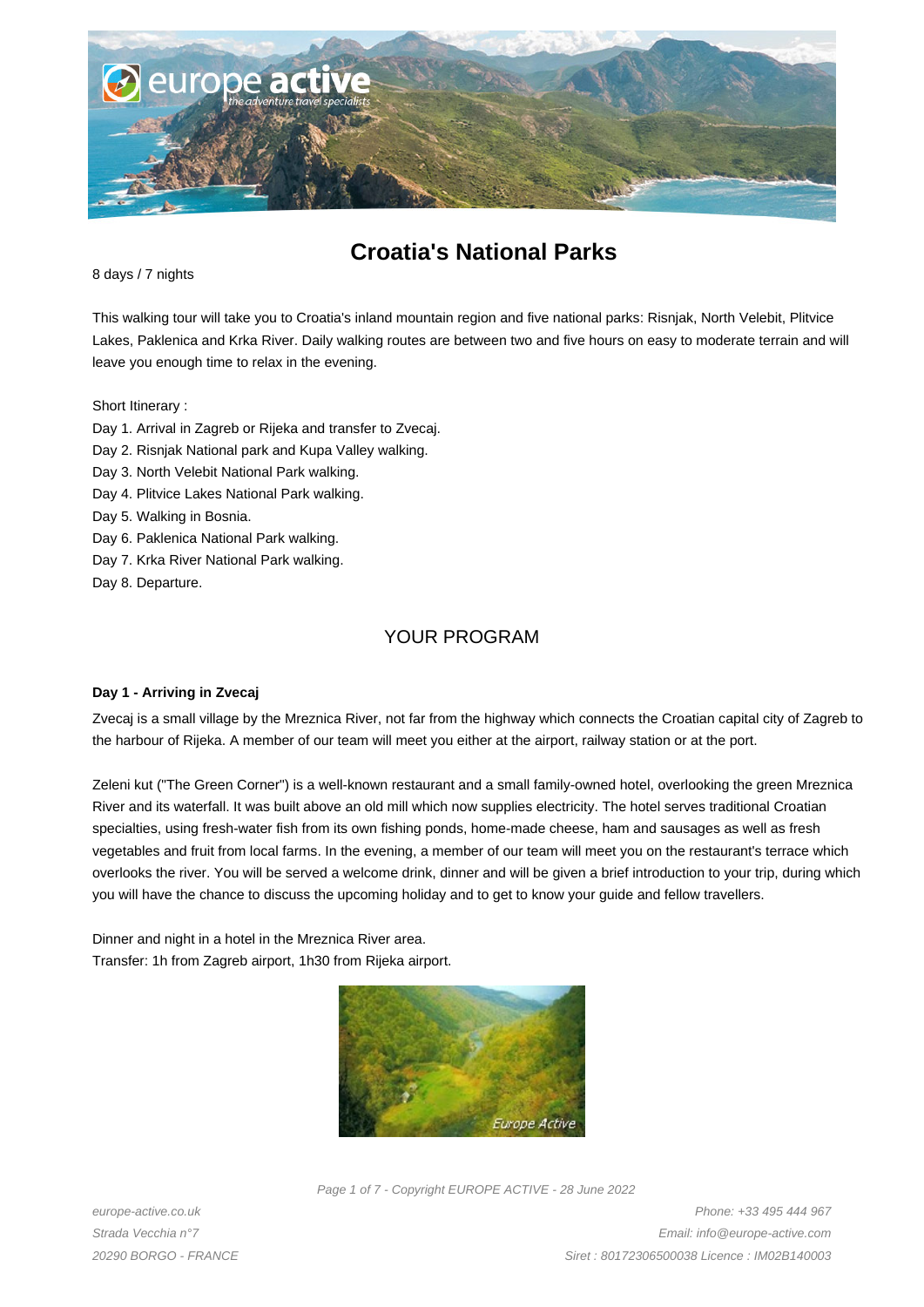

#### **Day 2 - Walking in Risnjak National Park**

The Risnjak mountain range is named after a rare animal that inhabits its woods – the lynx. It is located in Gorski Kotar, the most mountainous and heavily forested region of the country, about 15km inland from the Adriatic Sea. The pristine park covers an area of 63,5km². It includes both the Risnjak and Snježnik ranges and the spring of the Kupa River. You will start your hike from Crni lug. The Leska trail will lead you towards your destination point – Big Risnjak, the highest peak of this particular mountain range. Schlosser's mountain hut, situated 100m below the peak, is probably one of the most beautiful mountain huts in Croatia. After resting and enjoying the amazing view over the sea, Gorski Kotar and even the Alps, you will descend slowly back to Crni Lug and complete the trail.

Another easier hiking option is in the Kupa River Valley, which is beyond doubt one of the most beautiful places in Gorski Kotar. The Kupa River forms a natural border between Croatia and Slovenia. It springs from a karstic well at the Park's lowest point, forming a turquoise pond some 200m long and 30m wide. This natural phenomenon is one of the deepest and strongest sources in Croatia, which remains a mystery for scientists. The Kupa flows through a picturesque valley, also known as the mysterious valley of butterflies - more than 500 species of butterflies inhabit the area! After finishing your hike, you will return back to your hotel for dinner.

Dinner and night in a hotel in the Mreznica River area.

Transfer: 1-1h30 each way.

Walking:3-5h.

Terrain: easy (Kupa valley) or moderate (Big Risnjak), well marked paths.



## **Day 3 - The northern part of Velebit National Park**



## **Day 4 - Plitvice Lakes National Park**

Today, you will visit the most beautiful and stunning national park in the whole of Croatia - Plitvice Lakes National Park. You will start today's hike by walking along the wooden paths and bridges in and around Plitvice Lakes National Park. Its exquisite series of 16 emerald green and opal blue travertine lakes, more than 90 waterfalls and numerous caves make it a UNESCO

Page 2 of 7 - Copyright EUROPE ACTIVE - 28 June 2022

europe-active.co.uk Strada Vecchia n°7 20290 BORGO - FRANCE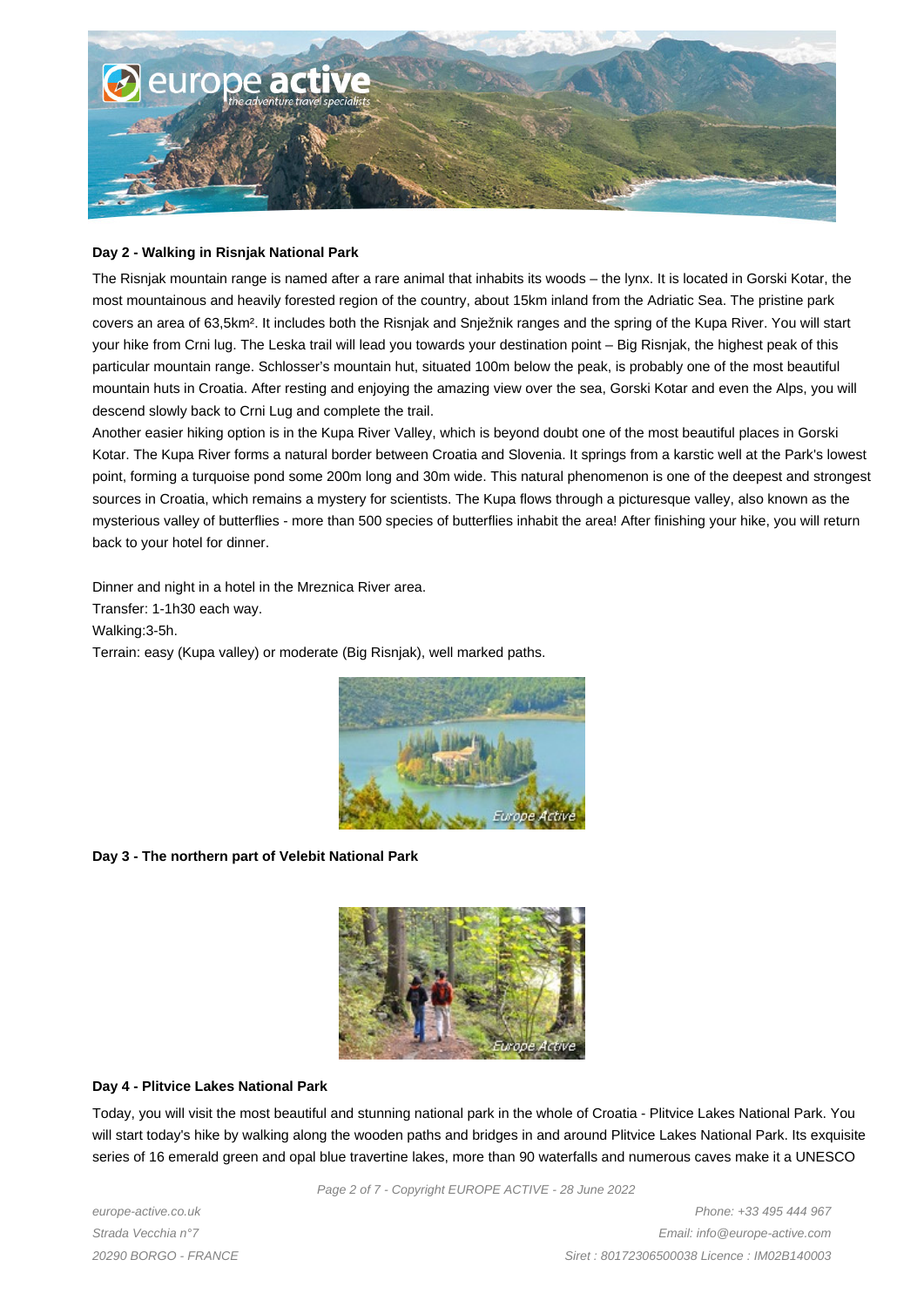

World Heritage Site. The lakes are surrounded by beech and pine tree forests and are home to extensive wildlife. You'll enjoy a picnic lunch in a pristine natural setting. Panoramic boat and train rides will take you back to the starting point of the walk. Later in the afternoon, you will return to your accomodation in the village just in time to enjoy a quick swim before dinner.

Night in private guesthouses in Plitvice Lakes National Parks. Transfer: 15 min each way. Walking: easy, 4-5 h. Terrain: easy, well marked paths.



## **Day 5 - Optional Trip day**

On the fifth day of your holiday you can be as active or as lazy as you want. You can relax by the river, swim or even take another optional cycling tour on your own in and around Plitvice Lakes National Park. Several river, walking, sightseeing or beach trips will be offered, in case you are keen on discovering more beauties that Croatia has to offer.

Accommodation: Private guesthouses in Plitvice Lakes National Parks Van ride: max 2 hours one way Meals: B and D (lunch on your own)



## **Day 6 - Paklenica National Park**

After saying goodbye to our village hosts, you will continue walking south to Paklenica National Park, which is part of a UNESCO World Biosphere Reserve and a favourite hiking and climbing destination. Time permitting, you will stop by the narrow Wild West-like canyons of the Zrmanja and Krupa Rivers and visit the medieval Krupa Monastery, which is the oldest orthodox monastery in Croatia. Paklenica National Park covers the area of the torrent flows of Velika Paklenica and Mala Paklenica, their distinctive canyons being carved vertically into the southern slopes of Mount Velebit and the broader surrounding area. This relatively small area offers exceptional diversity of geomorphologic forms and phenomena, diverse flora and fauna, attractive landscapes and intact nature. Having adapted to the geographic and climatic environment, the locals mostly engage in nomadic stock herding, which can be seen by their mountain shepherd residences. Hiking is the only way to

Page 3 of 7 - Copyright EUROPE ACTIVE - 28 June 2022

europe-active.co.uk Strada Vecchia n°7 20290 BORGO - FRANCE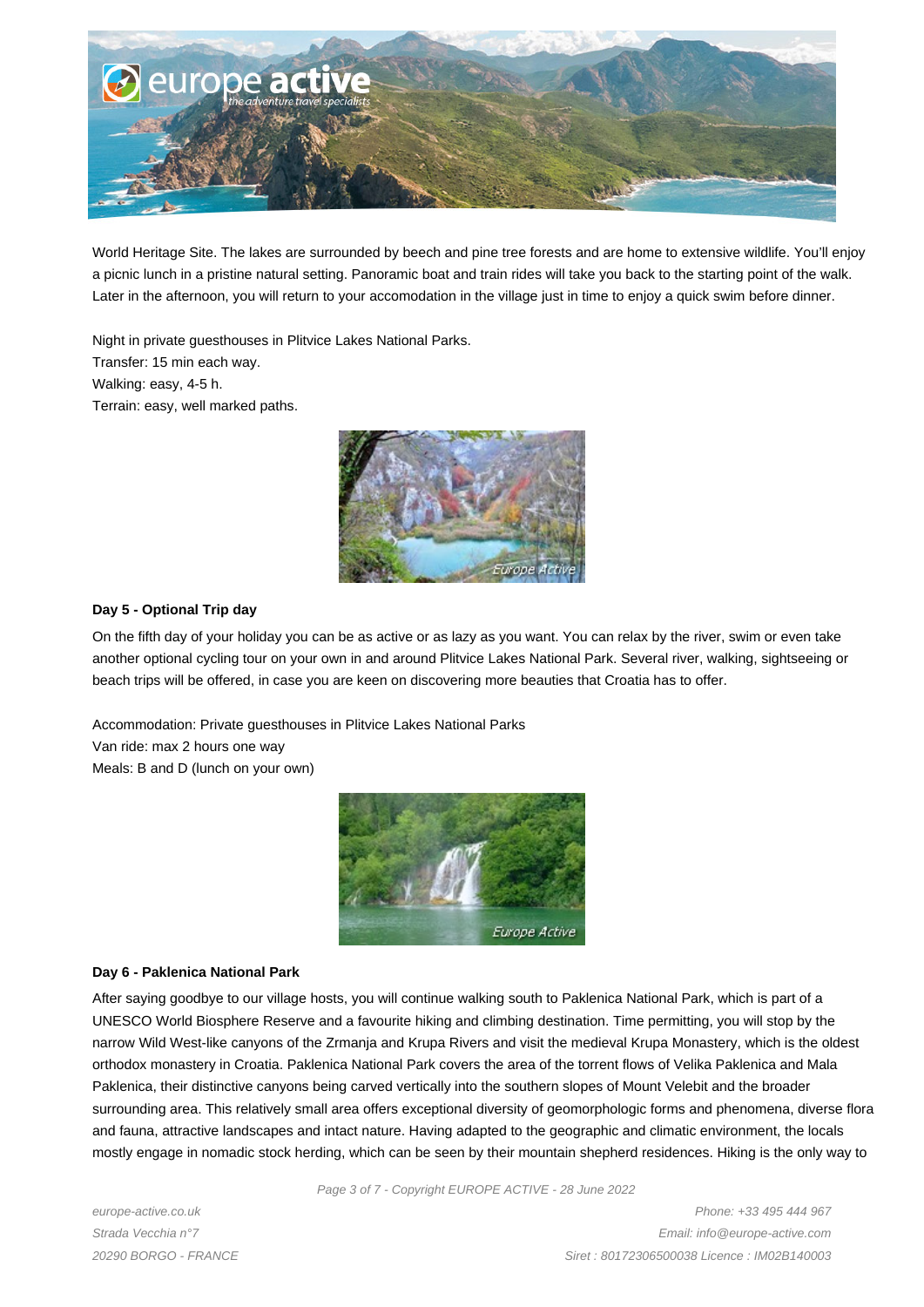

really get to know Paklenica National Park. There are several wonderful hikes through beech and black pine tree forests to choose from. The most popular is the trail leading to Borisov Dom, a mountain hut popular among mountaineers. After descending all the way to the sea, you will drive to Skradin for the evening.

Night in the 3 star Skradinski Buk Hotel in Skradin. Transfer: 2h+1h. Walking: 4-5 h. Terrain: moderate, well marked paths.



## **Day 7 - Krka River National Park**

The last day of the journey will take you to the Krka River National Park with its waterfalls and fantastic karst formations. You will explore the park's extensive waterways and complex history dating back to the late 10th century and to the first Croatian kings. One of the options is a visit to Skradinski Buk waterfall, the place where the second hydro-plant in the world was built, just a few years after the one on Niagara Falls. A boat will take you to Visovac island and its Franciscan monastery. After today's walk, you will return to the hotel and enjoy the rest of the afternoon in the old part of town before your last dinner and the celebration of this amazing adventure.

Night in the 3 star Skradinski Buk Hotel in Skradin. Walking: easy, 3 h. Terrain: easy, well-marked paths.



## **Day 8 - Departure**

After breakfast, leave Skradin and get a transfer to the airport for your homebound flight. You are welcome to schedule your homeward transport at any time. If you decide to spend more time in Croatia, our guides will be happy to recommend other beautiful places to visit, especially those you won't find in tourist guide books.

Transfer: Zadar 45 min, Split 1 h, Zagreb 3h30, Rijeka 3h30.

Page 4 of 7 - Copyright EUROPE ACTIVE - 28 June 2022

europe-active.co.uk Strada Vecchia n°7 20290 BORGO - FRANCE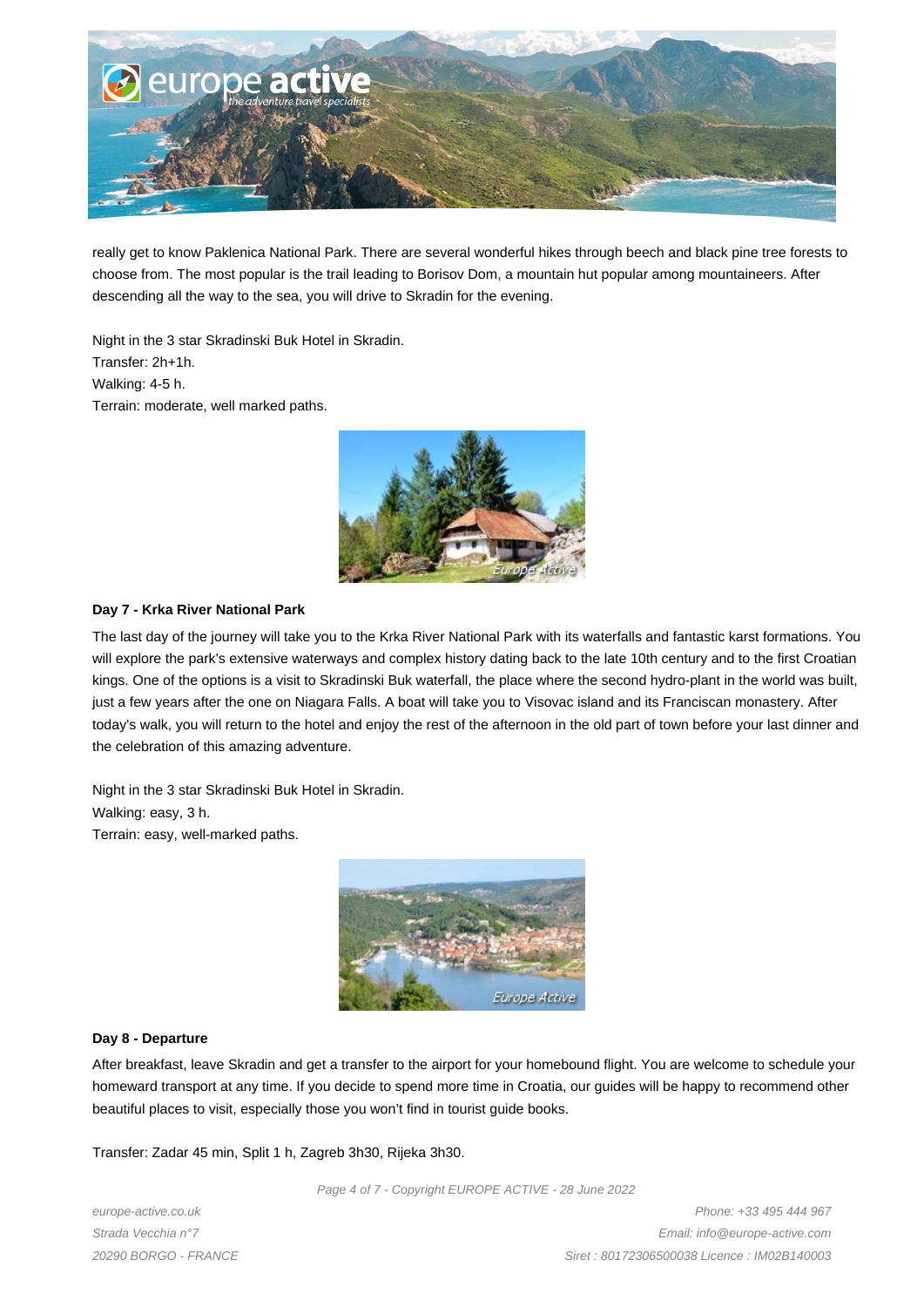

## Additional information

## **TARIFFS**

Price from 670 euros per person.

## **OPTIONS**

single supplement : 134 euros per person. single supplement intermediate season : 152 euros per person. single supplement high season : 168 euros per person. Reduction for a children between 8 and 12 years old : -67 euros per person. Reduction for a children between 8 and 12 years old intermediate season : -76 euros per person. Reduction for a children between 8 and 12 years old high season : -84 euros per person.

## **INCLUDED**

7 nights in double/twin rooms meals as noted in itinerary (7xB=breakfast and 5xD=dinner) use of walking poles (with advanced notice) organized activities (5 days) National Parks entrance fees local taxes and river permits Saturday arrival transfer from Zagreb or Rijeka airport Saturday departure transfer from Zagreb, Zadar or Split airport skilled English speaking guide and assistance ground transportation basic insurance.

## **NOT INCLUDED**

International airfare to/from Croatia items of a personal nature and optional gratuities to your guide(s) drinks and meals not indicated in the itinerary optional trips

## **LEVEL OF DIFFICULTY**

Easy/moderate. Accessible to everyone.

**ACCOMMODATION** family owned hotels and private guesthouses

## **SIZE OF GROUP**

4-16 people per group (groups of 2 and 3 people are also acceptable. Please contact us for more details).

## **DEPARTURE**

Zvecaj. For details about transfers to the airport, please see the description or contact us by email or telephone.

Page 5 of 7 - Copyright EUROPE ACTIVE - 28 June 2022

europe-active.co.uk Strada Vecchia n°7 20290 BORGO - FRANCE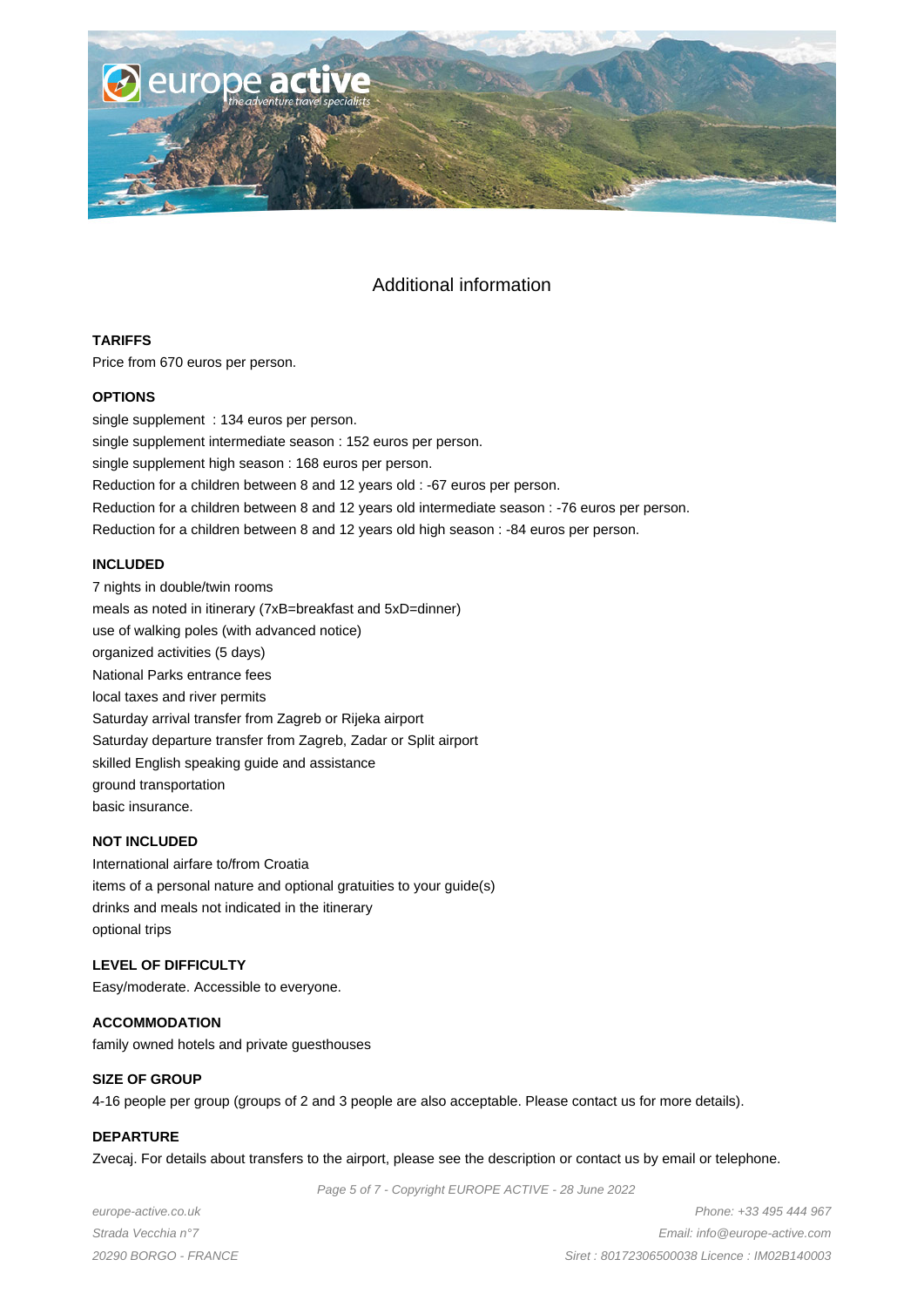

#### **DISPERSION**

Skradin. For details about transfers to the airport, please see the description or contact us by email or telephone.

#### **EQUIPMENT TO TAKE**

This gear list has been created to help you choose your equipment for the trip. Try to bring only what is necessary, this will help you and the field staff. In addition to your usual clothing, you should consider bringing along some other items which will make your activities more enjoyable.

\*Clothing\* Few lightweight, casual, easily washable items for travel and daily wear. Hiking shorts, synthetic. Hiking trousers. T-shirts (at least 1 synthetic). Swimmwear. Brimmed sun hat.

\*Outerwear\* Lightweight rain jacket, waterproof and breathable.

\*Footwear\* Lightweight hiking shoes.

\*Travel Accessories\* Water bottle or hydration pack. Sunglasses. Sunblock and lip balm. Personal first aid kit. Small backpack. Beach towel.

\*Optional Accessories\* Camera (waterproof), film/memory cards and spare batteries.

#### **IMPORTANT INFORMATION**

This itinerary and the duration of the activities are subject to change due to group abilities and preferences, weather conditions and forecasts, water levels, special events of interest, etc. Europe Active guides and trip leaders will do their utmost to ensure the best possible experience for their clients without compromising their safety at any time. This may mean that the guide will have to change the original itinerary to avoid discomfort or risk which could be caused by exceptional situations. Europe Active

Page 6 of 7 - Copyright EUROPE ACTIVE - 28 June 2022

europe-active.co.uk Strada Vecchia n°7 20290 BORGO - FRANCE